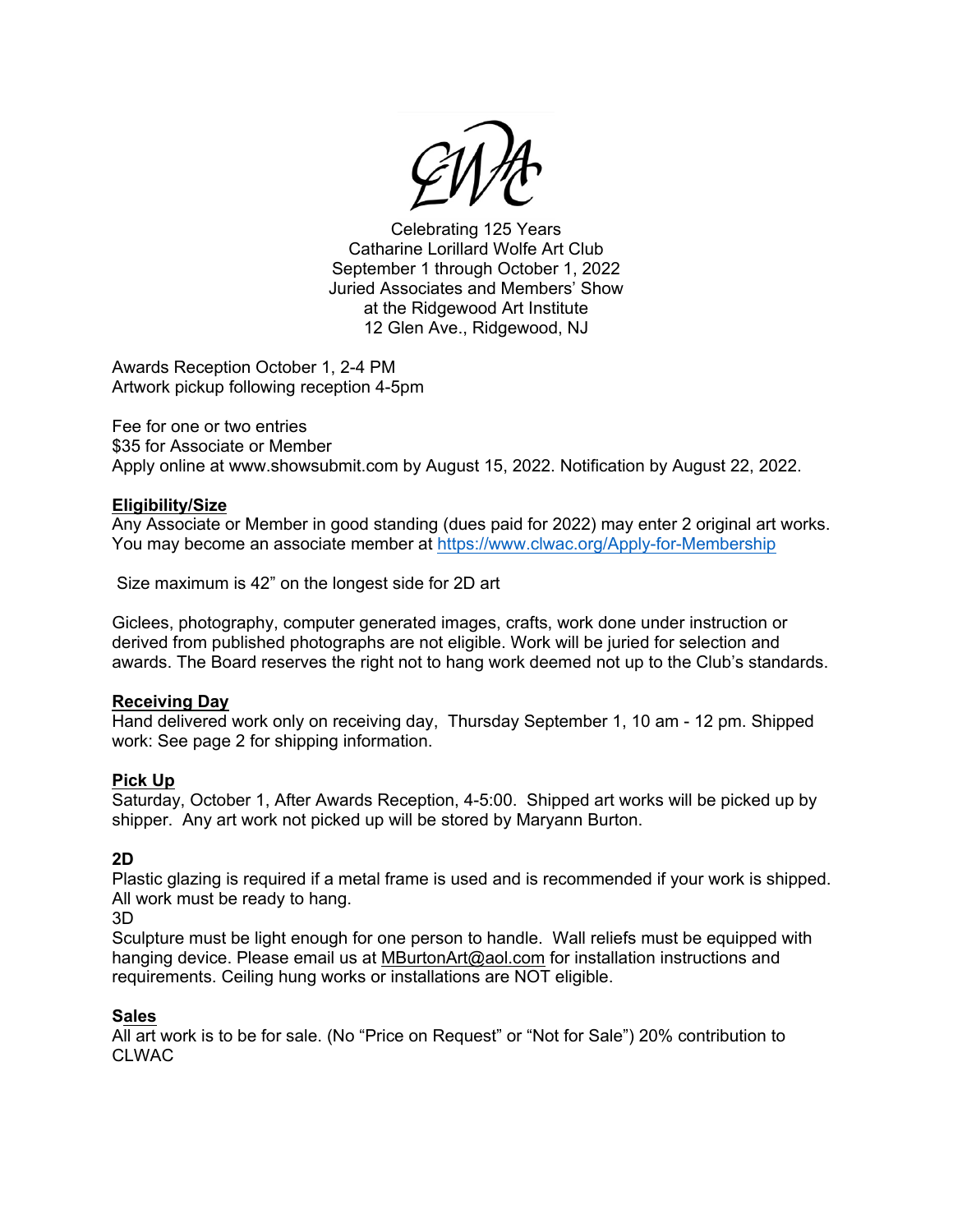# **Awards**

There will be 2 Awards in each of five categories, Best and Honorable Mention, each with a commemorative plaque.

#### **Judge of Selection and Awards**

Stephanie Deshpande completed a BFA with honors in painting at the [University of](https://en.wikipedia.org/wiki/University_of_Massachusetts_at_Amherst)  [Massachusetts at Amherst,](https://en.wikipedia.org/wiki/University_of_Massachusetts_at_Amherst) and studied at the Ingbretson Studio in [Framingham.](https://en.wikipedia.org/wiki/Framingham,_Massachusetts) She was awarded the Ellen Battell Stoeckel Fellowship to attend the [Yale](https://en.wikipedia.org/wiki/Yale_University) Summer School of Music and Art, then continued studies at the [New York Academy of Art,](https://en.wikipedia.org/wiki/New_York_Academy_of_Art) earning her MFA. She offers online classes and workshops through her website [www.stephaniedeshpande.com](http://www.stephaniedeshpande.com/). Deshpande is involved in promoting recognition of women in the arts. Her articles have appeared in Artists on Art Magazine and on the Cecilia Beaux Forum blog. Her work has appeared in shows and publications worldwide.

Volunteers are needed for publicity, labels, catalogue, receiving & hanging (Thursday, Sept. 1), Reception (October 1, 2-4pm.) Please call Maryann Burton 201-376-5479 or email [MBurtonArt@aol.com](mailto:MBurtonArt@aol.com)

| E- |      |           |
|----|------|-----------|
|    |      |           |
|    |      |           |
|    | Size | Price____ |